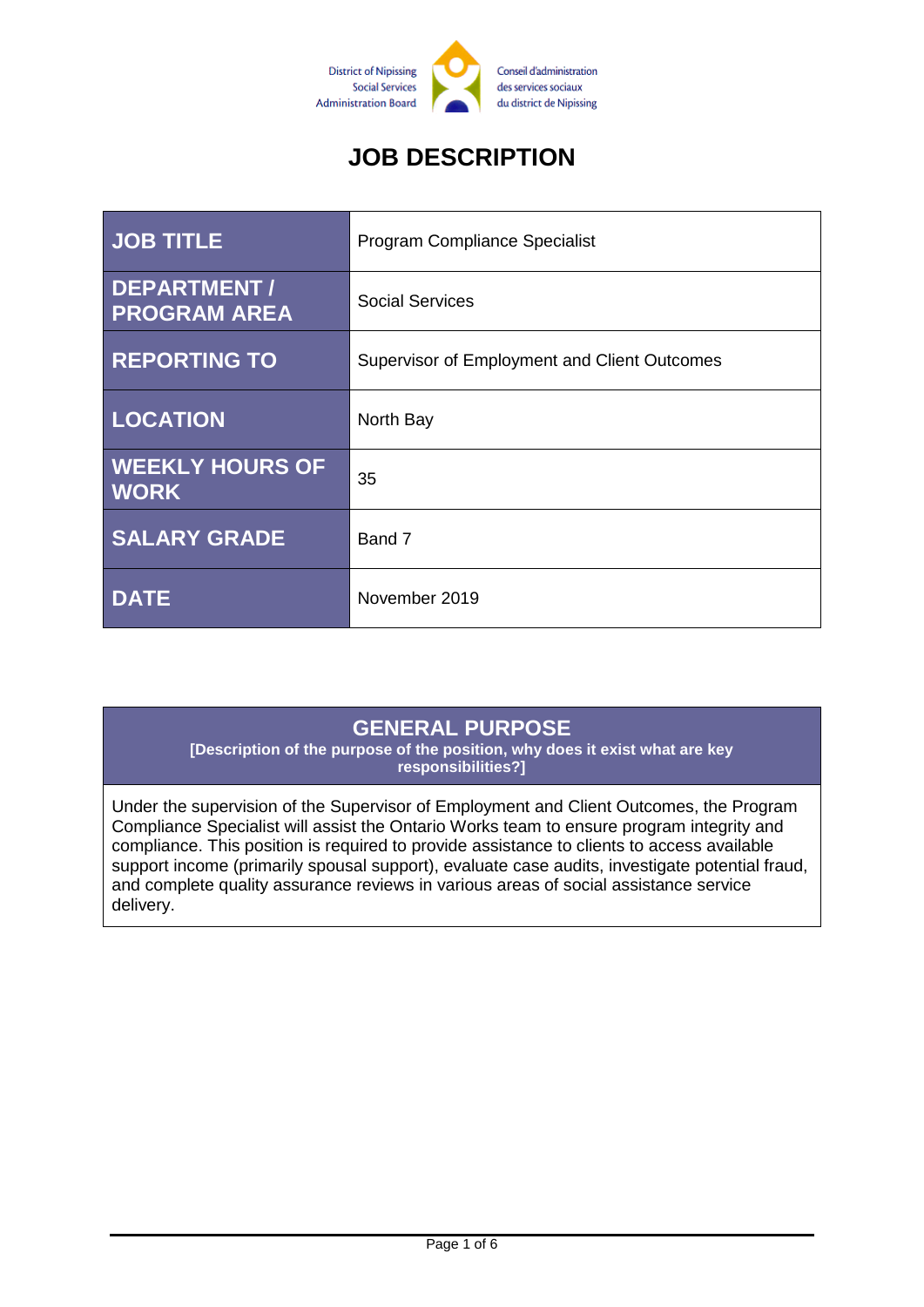## **KEY ACTIVITIES**

**[Name and list under each the key activities of the position and percentage estimate of time for each section.]**

#### **Ensures program integrity by taking a pro-active approach to prevent fraud and overpayment by:**

- Assisting the Supervisor with preparing internal review responses as well as Tribunal submissions and representing the Administrator at Tribunal Hearings;
- Assisting with the assembly and review of information that may be used as evidence in investigations as well as to support decisions regarding ongoing eligibility, prosecution and proceedings;
- Reviewing reports and comparing data to identify potential abuse; investigating discrepancies and making recommendations;
- Ad hoc file reviews to ensure financial program integrity by verifying correct use of benefit codes;
- Working collaboratively with Ontario Works staff to assess, validate and review overpayments and underpayments generated for OW recipients to ensure that individual circumstances have been considered and discretion has been applied as appropriate;
- Arranging overpayment and/or fraud repayment schedule where appropriate and commencing recovery or activating write-off protocols;
- Acting as a resource specialist regarding eligibility and compliance related matters;
- Responding to enquiries from public,  $3<sup>rd</sup>$  party agencies, etc. in courteous and efficient manner to promote a high standard of public relations as well as providing information in compliance with legislation, regulations, Ministry Directives and DNSSAB policies and guiding principles.

**Conducts comprehensive investigations into the eligibility of OW recipients when situations warrant further investigation as well as assisting with the preparation of comprehensive investigation reports to be presented to courts by:**

- Gathering information to substantiate eligibility (past or present), recommend increases or decreases to benefits and / or pursuing criminal prosecution or fraud to the Supervisor of Employment and Client Outcomes;
- Reviewing cases of alleged fraud or unusual or specialized circumstances, and develop, implement and maintain client information files on cases of potential fraud;
- Opening an eligibility review file in compliance with local policies, procedures and Ontario Works regulations and directives;
- Entering information on investigations into social assistance technology;
- Ensuring the delivery of the case has met with the Ontario Works Act, Regulations, Policy Directives and DNSSAB policies and guiding principles;
- Conducting case interviews and verifying client information through various sources (eg. Financial institutions, employers, landlords, third party databases etc.) using a client centred approach to service delivery;
- Preparing chronological reports which support eligibility / ineligibility and makes recommendations with regards to ongoing eligibility to the Supervisor of Employment and Client Outcomes;
- Act as a witness in criminal court as required.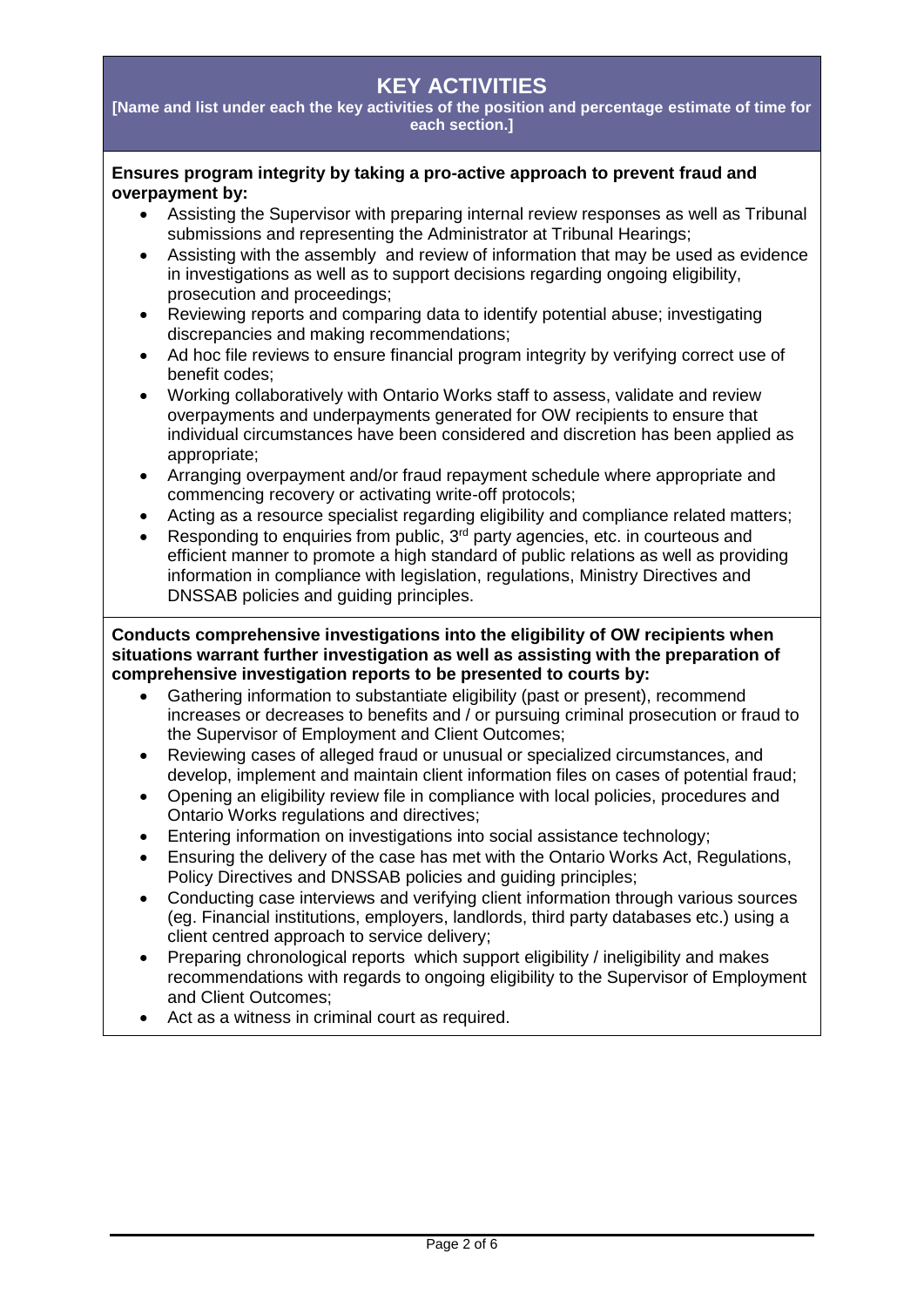#### **Ensures program integrity and compliance to ensure that file standards are met by;**

- Monitoring, reviewing and pursing payments on outstanding overpayments, assignments, agreements to reimburse, 3rd party repayments and restitution orders;
- Maintaining a working knowledge of the Ontario Works Act, Family Law Act and other applicable legislations / relevant materials;
- Assisting the Supervisor with responding to MFIPPA enquiries;
- Working collaboratively with staff to identify and resolve program discrepancies utilizing tact and diplomacy;
- Performing risk-based case audits to identify and ensure that changes in client circumstances are reported and accurately reflected in the calculation of income support;
- Critically analysing and interpreting third party reports and other information to determine if a recipient continues to meet eligibility requirements and whether a change in the amount of assistance is required;
- Tracking information in statistical reports for use by management in establishing training needs and making recommendations for policy improvements;
- Completing random file audits to check for compliance with Ontario Works Act Regulations, Directives, support regulations and DNSSAB policies;
- Acting as a back up to other team functions as necessary including Case Management;
- Other duties as assigned.

**Assists recipients of Ontario Works to pursue support when they are entitled to as ordered by the courts or as negotiated privately by:**

- Interviewing and negotiating with clients, respondents and their lawyers to reach settlements;
- Assessing and determining the respondents' financial ability to provide support, meet the terms of the order and pay arrears in default situations as well as make recommendations to the Supervisor;
- Conducting investigations to determine the whereabouts of a respondent in order to obtain support or resume payment;
- Assessing client needs and making referrals as appropriate;
- Preparing, reviewing, assessing and registering relevant documentation;
- Maintain and monitor a caseload to ensure that all required action has been taken on file and is in compliance with Ontario Works legislation and DNSSAB policies;
- Corresponding with lawyers, Court Clerks, Process Servers, Legal Clinic, Legal Aid, Family Responsibility Office and Family Support workers from other offices on behalf of DNSSAB;
- Reviewing requests for spousal support waivers, determining the adequacy of spousal support and ensuring that reasonable efforts are being made by clients to access spousal support income;
- Submitting recommendations to waive spousal support to the Supervisor of Employment and Client Outcomes;
- Preparing court documents and presenting cases in family court;
- Conducting proceedings in Court including examination and cross-examination of witnesses and presentation of documentary evidences and submissions to the court;
- Reviewing court dockets for cases involving Ontario Works clients and assisting recipients with self-directed applications.

**As a DNSSAB employee, the position is responsible for creating, maintaining and actively participating in a respectful workplace that is free of all forms of harassment, discrimination and violence.**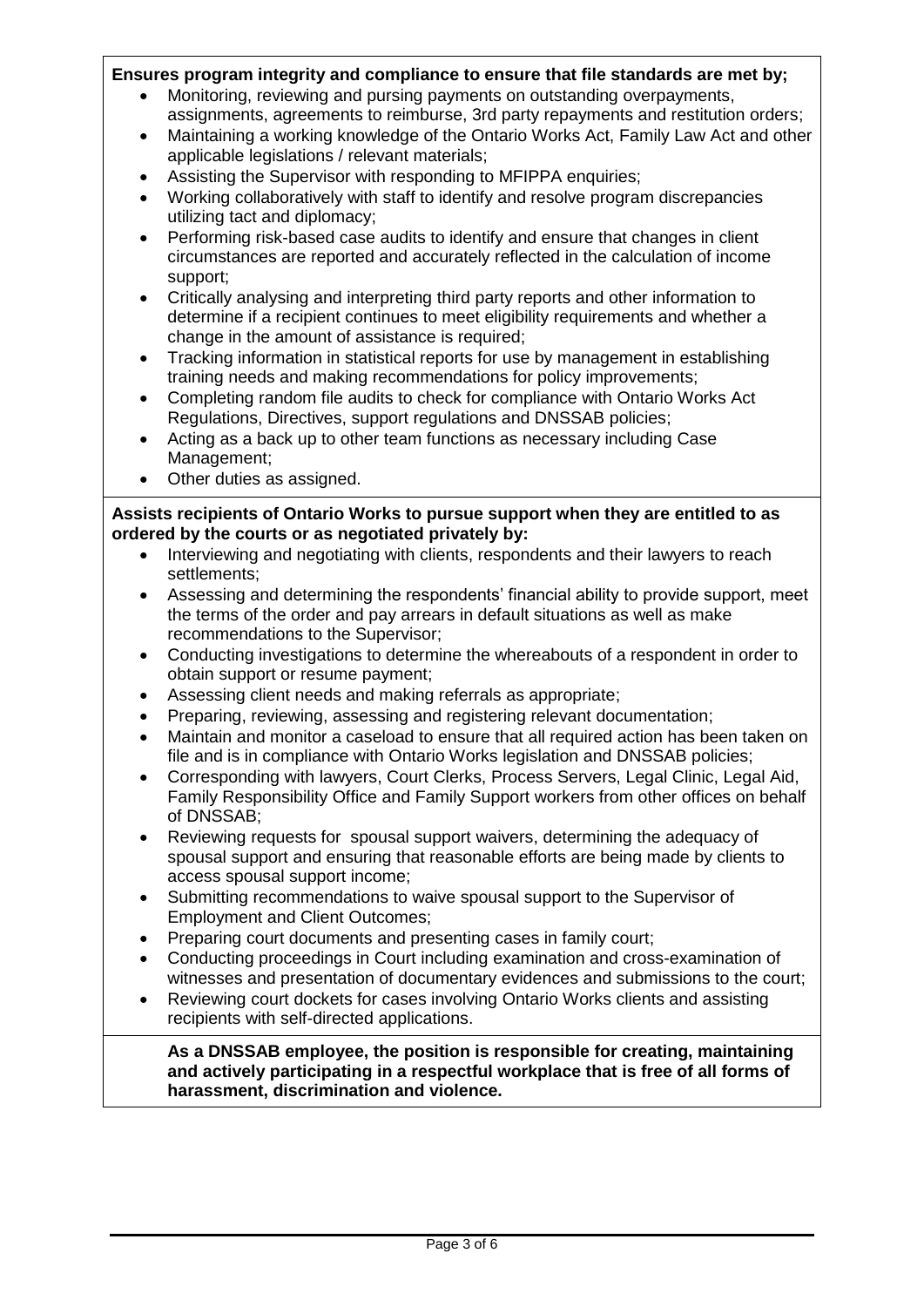## **QUALIFICATIONS**

- 2 year Post Secondary Diploma in Social Sciences or a related field or acceptable combination of education and experience;
- Three (3) years previous experience in determining financial eligibility and thorough working knowledge of the Ontario Works Act, Regulations and Ministry Policies;
- Demonstrated negotiation and conflict resolution skills;
- Excellent verbal and written communication skills;
- Excellent interpersonal skills with ability to recognize and diffuse difficult situations;
- Must possess a valid Ontario Driver's License and have a vehicle available for use on the job;
- Demonstrated knowledge of Court proceedings and tribunal;
- Demonstrated respect of Confidentiality.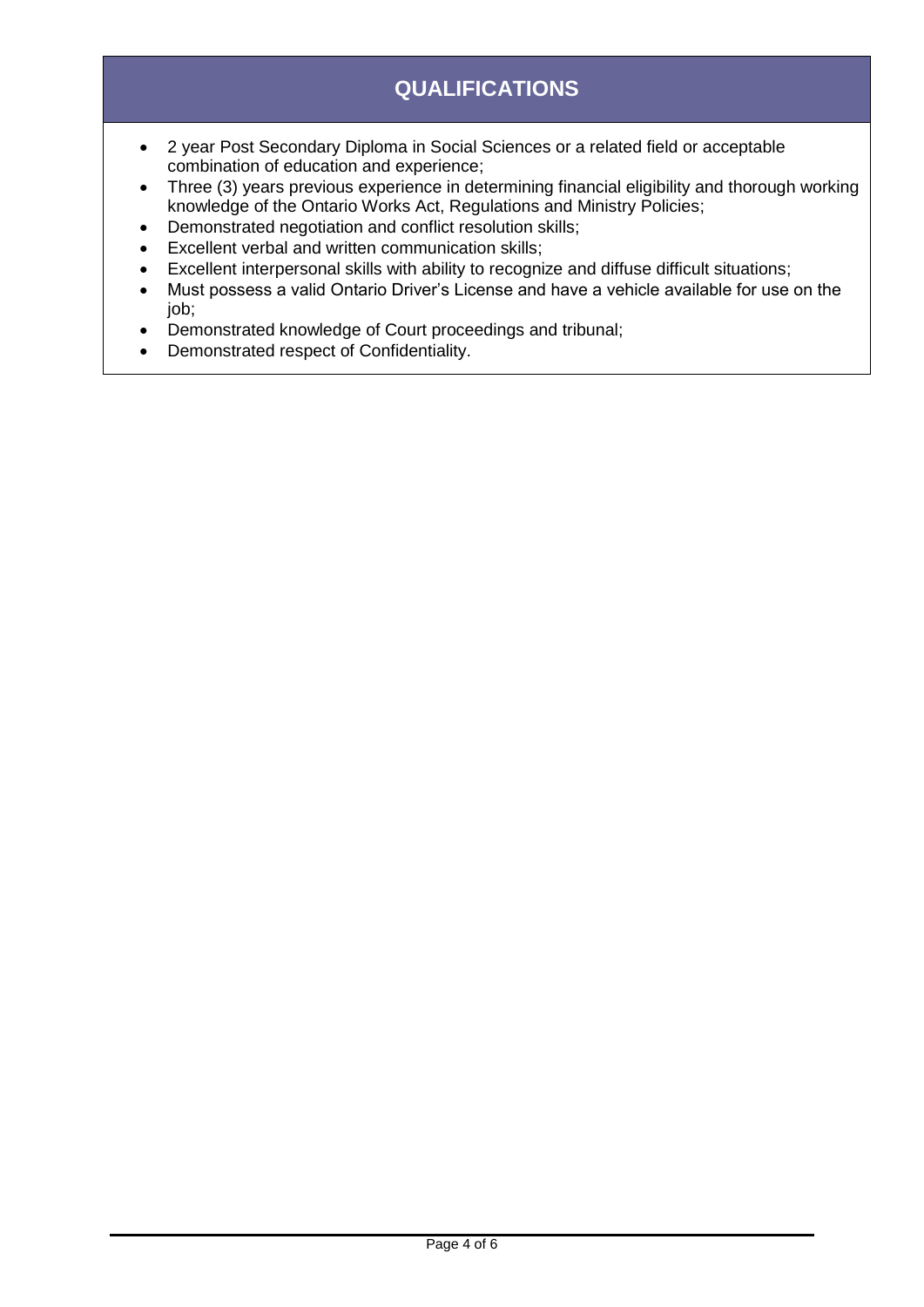## **COMPENSABLE FACTORS**

#### **KNOWLEDGE**

**[This subfactor measures the general knowledge and specialized or vocational training necessary to perform the job duties in a satisfactory manner and has no relationship to the academic achievement of an employee. The degree levels are normally expressed in terms of formal education or equivalent. Similar levels of achievement can be obtained through related experience, courses or self-improvement.]**

College: 2 Years

#### **EXPERIENCE**

**[Should be considered when the degrees of knowledge are established. It serves as a scale of measurement for the amount of practical experience that an average individual having the appropriate theoretical knowledge, specific education and specialized training, would require to be able to perform the job duties.]**

Over two years, up to and including four years.

#### **JUDGEMENT**

**[Measures the choice of action required in applying methods, procedures, or policies to complete the tasks.]**

The job requires that changes be recommended to established methods or procedures. Work involves a choice of methods or procedures or sequence of operation.

#### **MENTAL EFFORT**

**[Measures the period of time wherein mental, visual and/or aural attentiveness is required on the job. Both the frequency and duration of the effort are to be considered.]**

Frequent periods of long duration.

#### **PHYSICAL ACTIVITY**

**[Measures the physical activity by the type and duration required to perform the duties.]**

Light activity of intermediate duration.

## **DEXTERITY**

**[Measures the level of dexterity required by a job. The levels of manual dexterity are determined by considering the elements of speed and/or accurate hand/eye (or hand/foot) coordination. Movements can be either fine or coarse.]**

Employee is required to perform tasks that demand the accurate co-ordination of coarse movements, where speed is a secondary consideration.